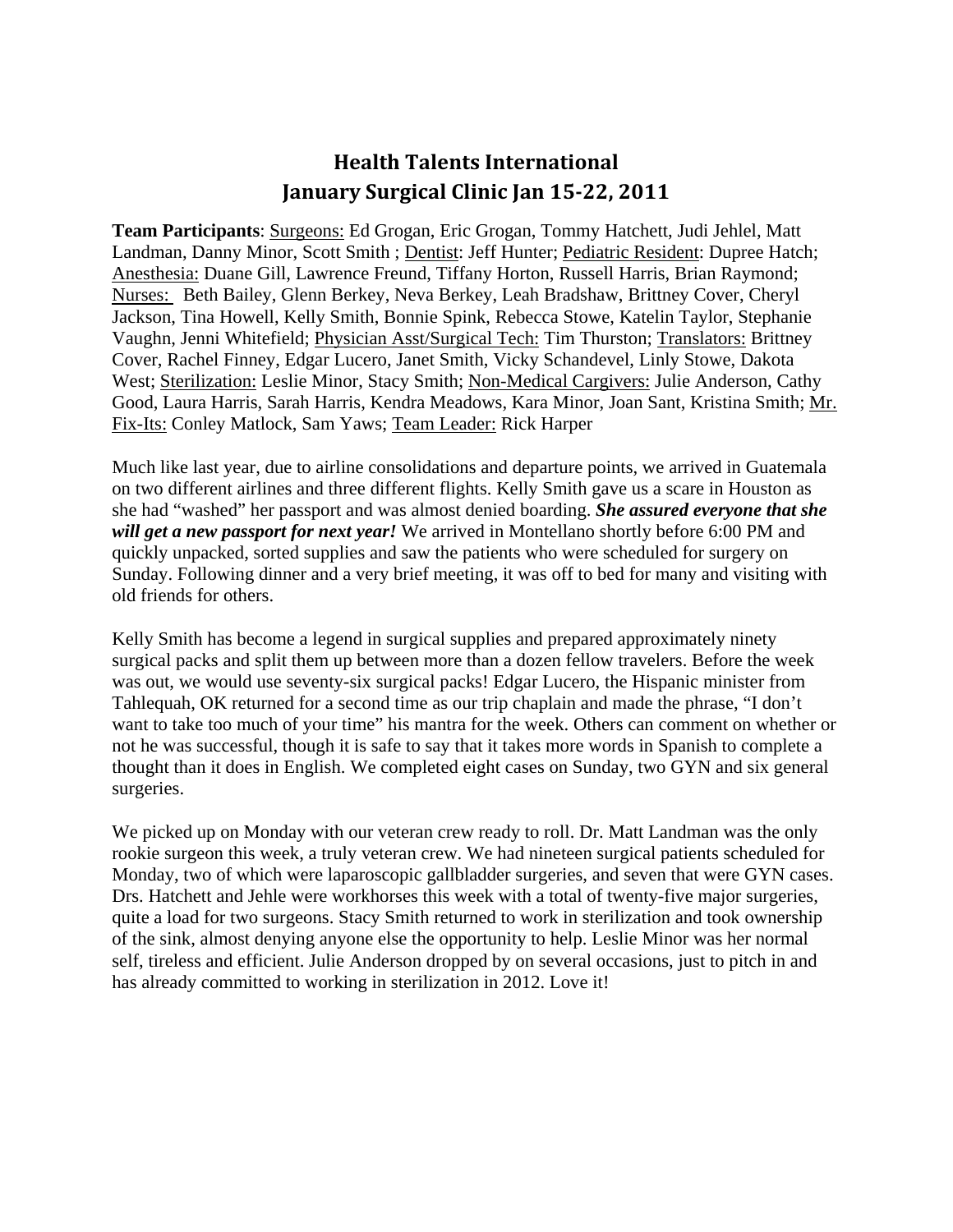One of our scheduled nurses for this trip was admitted to the hospital in Nashville on Friday night, prior to our departure. After one night in recovery, it was clear that she was greatly missed and needed, so we moved one of our OR nurses, Cheryl Jackson, to work on the floor. Sarah Harris, a future CRNA, high school student and daughter of Dr. Russell Harris stepped up and capably filled the roll of circulator in OR two for the remainder of the week.

Our translation crew from 2010 returned for a repeat performance and Victoria Cover, a caregiver in 2010 added translator to her list of duties. Dakota, Edgar, Janet, Linly, Rachel, Victoria and Vicky were quite the team. As it turns out, Rachel is vying for an opening act or Master of Ceremonies duty on TND, *Thursday Night Devo,*…what a talent.

"Mr. Fix-It" Sam brought along a new disciple, Conley Matlock, and they alternated between working as carpenters, plumbers and electricians. Their major project for the week involved a curtain system for our post-op recovery area and shelving.

Later that evening on Monday, as I was leaving the sterilization room, Beth Bailey asked me if we had a "twelve lead EKG machine." Not my favorite inquiry at 10:30 in the evening or any time for that matter. Fortunately, I knew where we kept our EKG machine, in the Dickerson Diagnostic Lab, and we ran a few tests on our patient and she turned out to be fine. We would use our EKG one other time during the week as we had a patient with an arrhythmia and our RN's set up a critical care area and stayed up with her all night. In the end, all was well.

Tuesday was another full day of surgery, seven GYN cases and twelve general cases. We began sending out some of our team members to help with ABC food and supply deliveries on Monday and Tuesday was Kristina's day to go. This was her first trip, though the second for her husband, Dr. Scott Smith. Scott and Kristina support three children in our ABC Program and I knew she would return misty eyed and inspired. She did not disappoint as she couldn't talk about the day without shedding a tear.

We scheduled fifteen patients for Wednesday with eight being GYN patients and Thursday would follow with nine general cases. Things went smooth, even though the days were a little long. A special note of thanks to Glenn Berkey and Sarah Harris for working on our ophthalmic surgical microscope on Thursday and preparing it for the March Eye team. They, along with several others, stayed behind while 25-30 in our group made trips to San Lucas Toliman and the chocolate farm.

A blessed week indeed!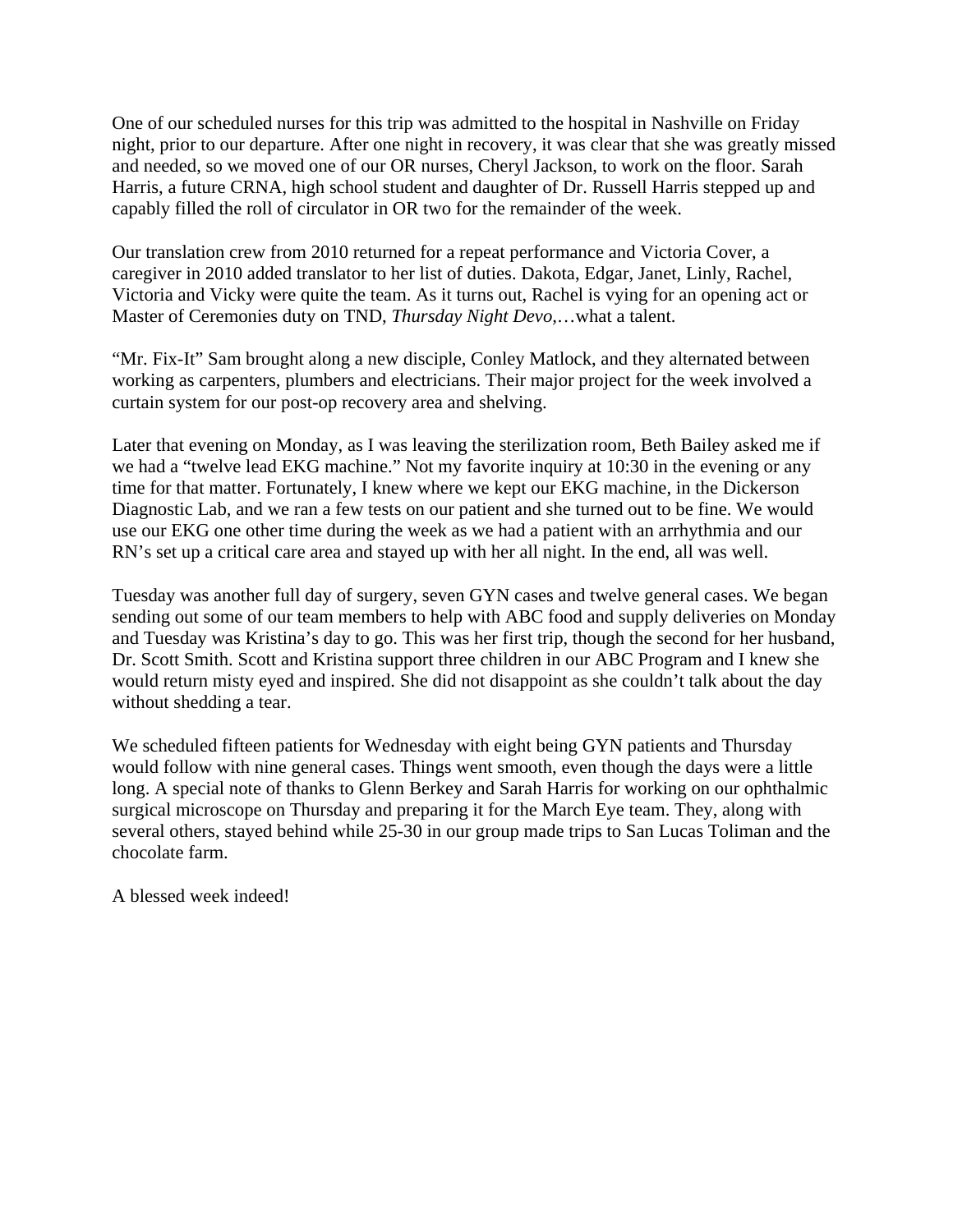

2011 Team above and two of our young caregivers, below.